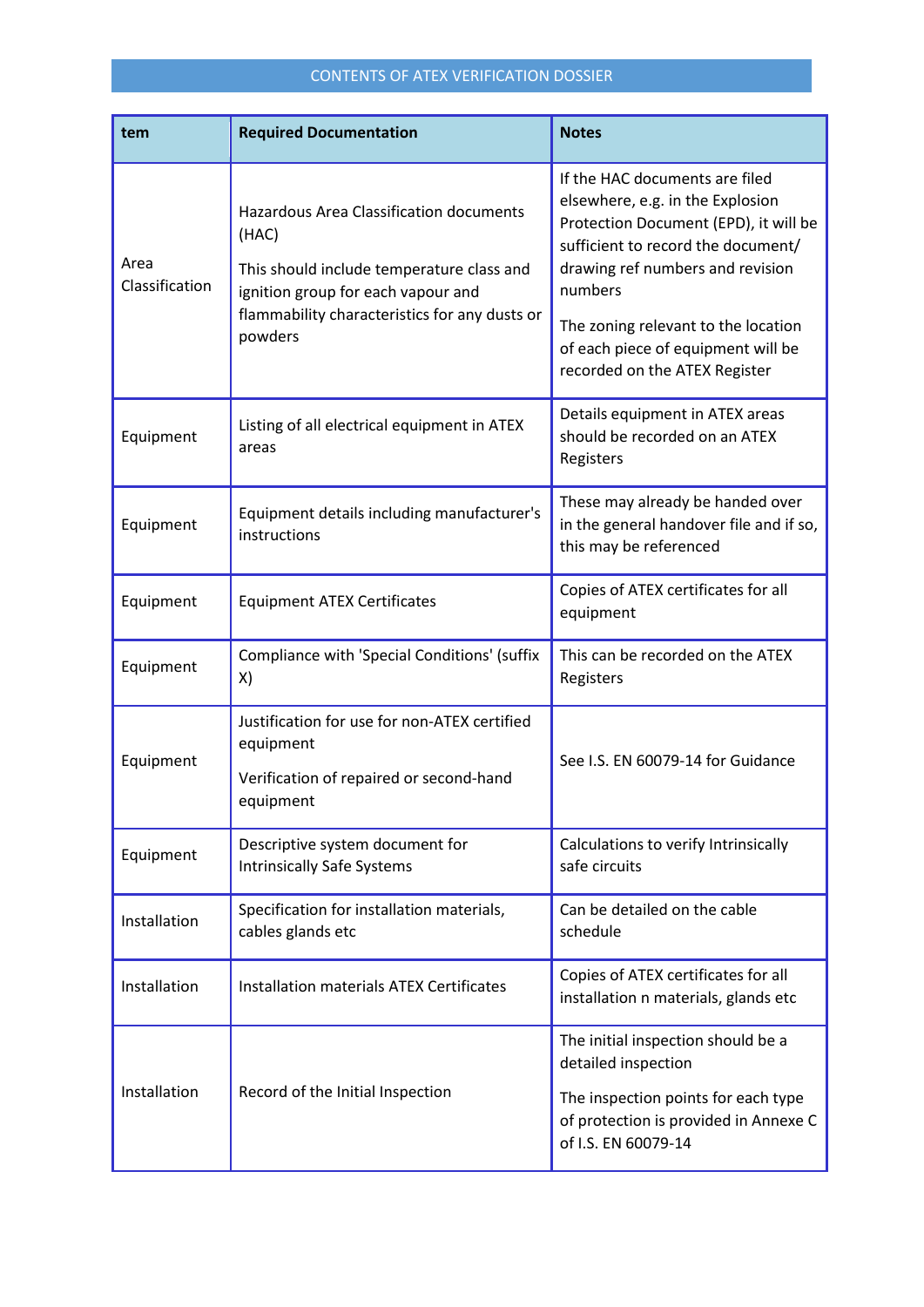## CONTENTS OF ATEX VERIFICATION DOSSIER

| tem                 | <b>Required Documentation</b>                                                        | <b>Notes</b>                                                                                                                                                                                                                                                         |
|---------------------|--------------------------------------------------------------------------------------|----------------------------------------------------------------------------------------------------------------------------------------------------------------------------------------------------------------------------------------------------------------------|
|                     |                                                                                      | It may not be practicable to retain a<br>copy of the Inspection Schedule for<br>each item. However, the following<br>details of the inspection should be<br>recorded for each item on the ATEX<br>Registers                                                          |
|                     |                                                                                      | Inspection Type, Date, Responsible<br>Person, Pass or Fail, Action Items,<br><b>Next Inspection Date</b>                                                                                                                                                             |
| Installation        | Lightning Protection & Surge Protection                                              | The Lightning Protection & Surge<br>Protection system is designed and<br>installed in accordance with I.S. EN<br>62305                                                                                                                                               |
| <b>Test Records</b> | <b>Electrical Test Records</b>                                                       | The general test records, required by<br>I.S. 10101, may already be handed<br>over in the general handover file and<br>if so, this may be referenced                                                                                                                 |
| <b>Test Records</b> | Additional test records for Earthing and<br>Equipotential and Static bonding systems | Refer to I.S. EN60079 series and<br>I.S.10101                                                                                                                                                                                                                        |
|                     |                                                                                      | Confirmation of compliance with the<br>specific requirements for VSD and<br>soft start systems specified in I.S. EN<br>60079-14, in particular:<br>VSDs not allowed on Exe motors<br>unless entire system is certified                                               |
| <b>Test Records</b> | Variable speed drive systems                                                         | Thermistors connected to certified<br>ATEX thermistor relay / safety rated<br>module. The action of the protective<br>device shall cause the motor to be<br>electrically disconnected e.g. via Safe<br>Torque Off function<br>Test results for thermistor protection |
|                     |                                                                                      | system                                                                                                                                                                                                                                                               |
| <b>Test Records</b> | <b>ATEX related Functional Safety</b><br>documentation                               | Verification documentation and Test<br>records for functional safety /<br>interlock systems required for:                                                                                                                                                            |